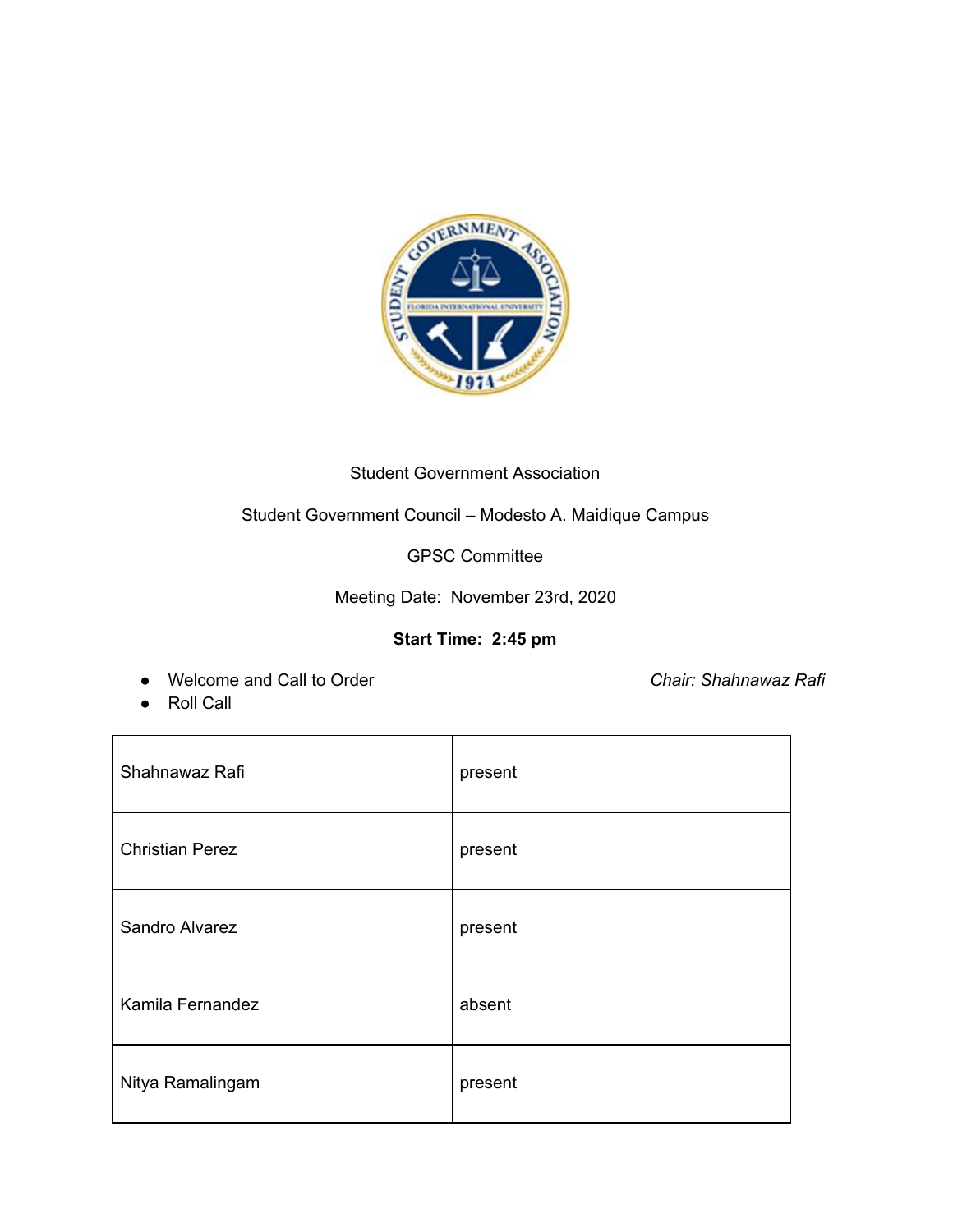| <b>DeMarcus Snipes</b> | absent |
|------------------------|--------|
|                        |        |

- **● Open Forum**
	- Sandro discusses the 2nd meeting requirement with Dean Gil and Dr. Kos
	- The requirement is to meet twice each semester with your appropriate dean.
	- Chairman Rafi will ask today.

### **● Old Business**

- **1. Progress of Memorial Initiative David R.**
	- **- Chairman Rafi left some critical comments based on the fundraising, financial limitations, and location ideas for his presentation.**

### **● New Business**

- 1. GAB Meeting Update
	- Rafi discusses that GAB is planning for April 6th through April 10th for GSAW week.
	- Another proposal brought up in GAB regarding the community work conducted across the FIU institution.
	- Keystone award for the anonymous process for the local community and discuss rubric at the next GAB meeting.
	- Rafi discusses the use of monetary benefits along with certificates for students who are awarded the proposal.
	- Universities may differ and this brings up the concerns of a not unified campus.
	- There are ways to streamline the issue and one university at different locations.
	- Universities tend to have different locations and thus it's difficult to have separate institutions for GSAW.
	- Goodie bags being distributed for MMC and BBC should occur.
	- We are fully aligned for that proposal and they feel a little discriminated against.
	- Giveaways available from last years GSAW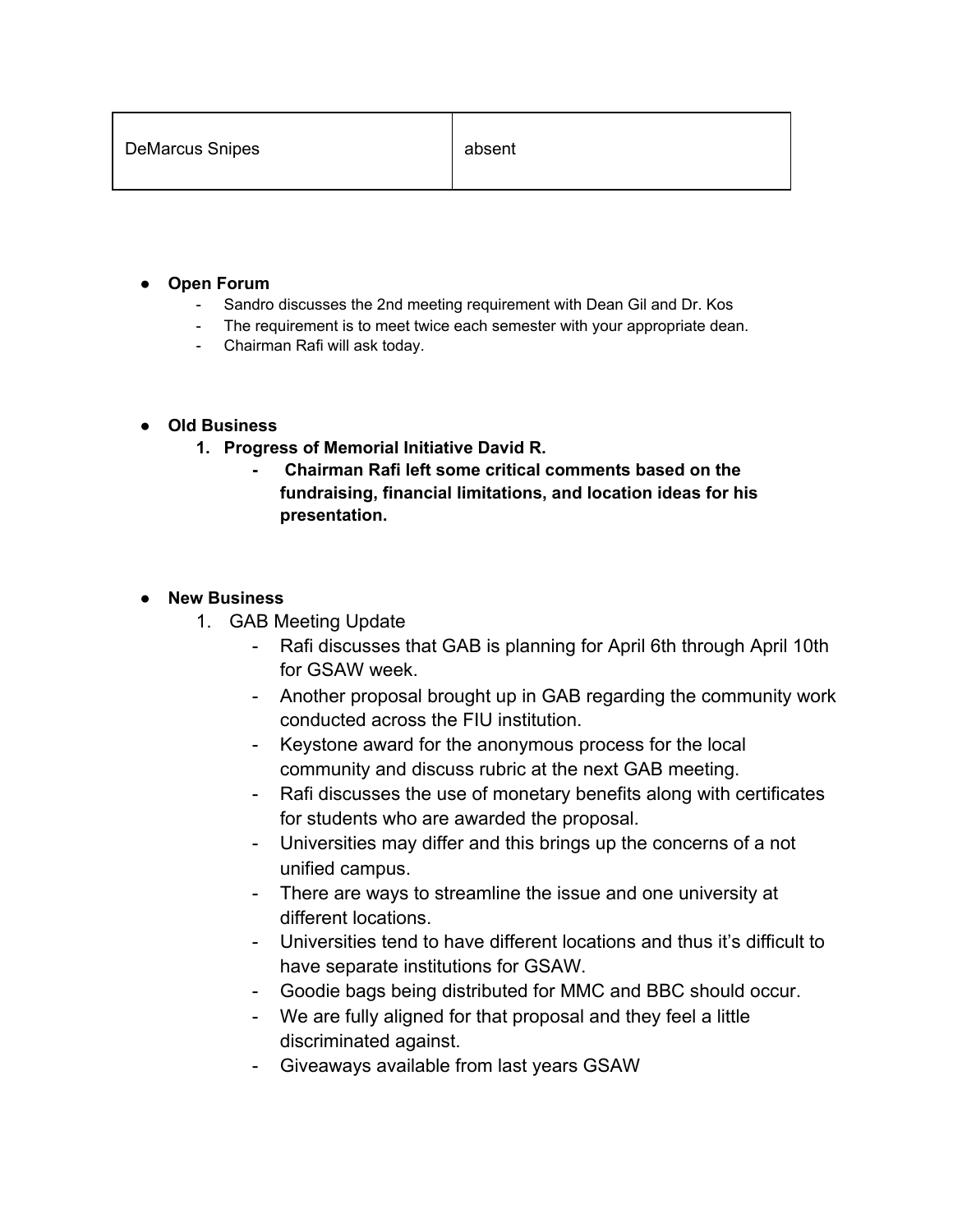- GSAW bags that are available from last year's giveaways: poster tubes, **water bottles**, **1700 poster tubes** approximately available.
- Stickers were ordered and things stored for possible giveaways.
- 3 weeks are needed for preparation and registering of students who would like to attend the event.
- We need to plan a date for the distribution and the event itself.
- Right now everything is just still driving through and start by February at that point to plan for individuals who can help out.
- The same external form at BBC and MMC.
- Posters and umbrellas are available at this point. And cards for office supplies along with **car stickers** and **computer stickers**.
- Teresa will send the report on umbrellas to michelle regarding the color and design of the umbrellas.
- Some of the umbrellas might've been given away at this point. Approximately 170 or so umbrellas possibly left for giveaways.
- Camera covers may be available.
- 2. GSAW Preparation
	- Damarcus speaks regarding his preparations for the GSAW week.
	- Presentation on his plan of action for GSAW
		- 1. Discusses the time for abstract submissions most likely for January or February
		- 2. He discusses the idea to publish the research in an FIU publication for accepted abstracts.
		- 3. Collaboration with GAB regarding mediation between FIU students and administrators.
		- 4. Leverage office hours per week of GSAW to help mentor students interested in applying to graduate school.
		- 5. Letters of appreciation to graduate students for their participation in GSAW.
		- 6. Proposes a Zoom lunch and learn to help show appreciation for the works being conducted in the graduate school for all students.
		- 7. Highlights of the graduate senators and what are their aspirations along with 5 things to know about them.
		- 8. Desserts with dean idea for individually wrapped desserts for students to pick up treats at the deans office.
		- 9. Free printing would be a great idea to add upon the week of GSAW.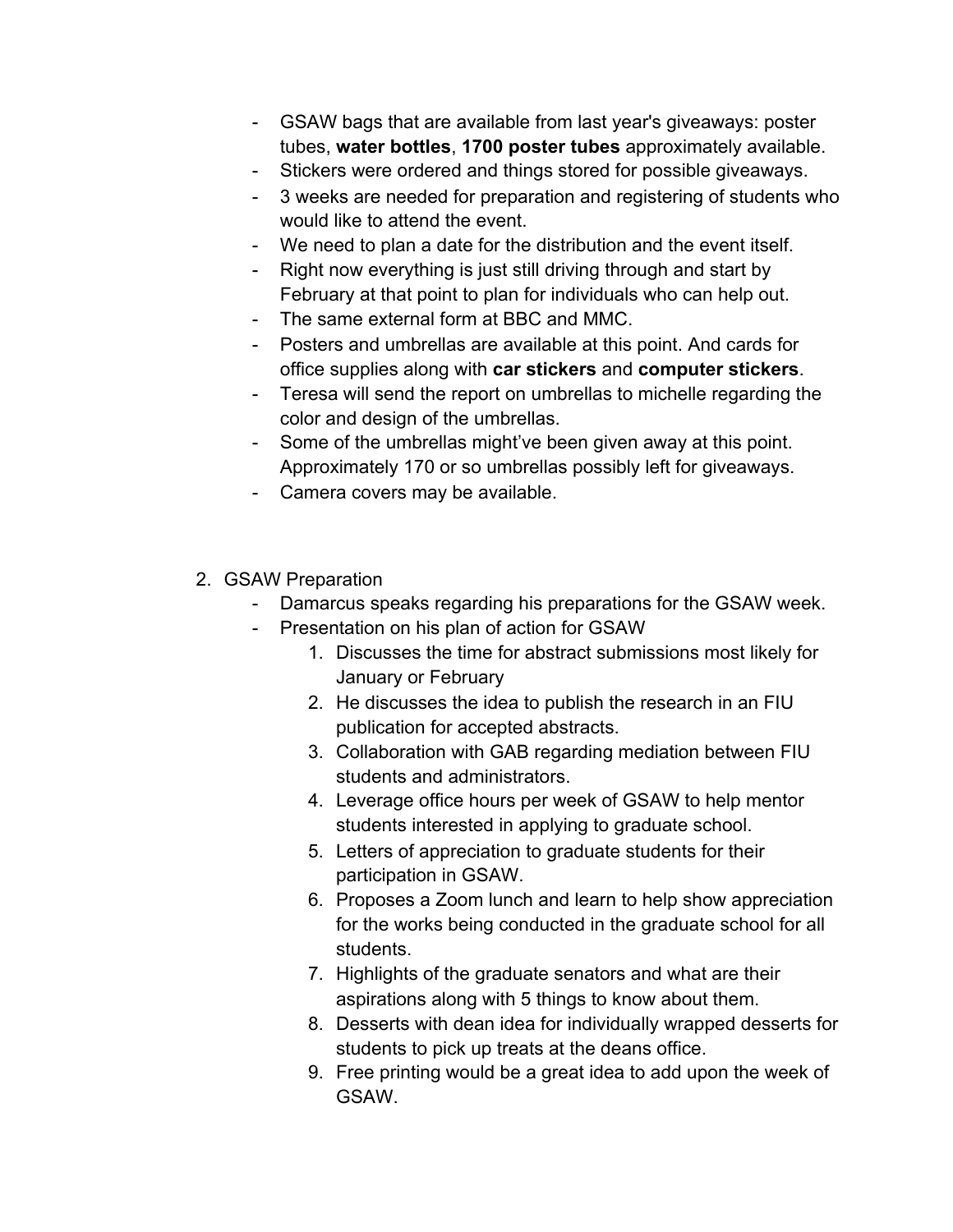- 10.Social media takeover would be a way to help promotion and awareness for the meeting.
- 11.Several conference aspects are available involved in poster and other presentations.
	- A form of monetary awards where they use a form of oral presentation.
	- GATHER website would be a location where you can upload the videos beforehand.
	- The judges can come and observe the process to see what they believe is appropriate.
	- The form should be either oral or poster presentations.
	- Different topics and disciplines can be offered for different fields (breakout rooms)
	- Oral presentations and students based on the facilitation of things offline.
	- The candidates that would like to submit the abstracts can either choose an oral presentation or poster presentation.
	- Damarcus recommends that we expedite the process by the discretion of us as a committee to decide.
	- The national GSAW website showed an appreciation of graduate students and also a focus on the research of students.
	- Once we receive the abstracts we could disseminate the information to all the judges with time for the future.
	- Provide a week or two weeks based on the highlight of the graduate deadline.
	- Chairman Rafi recommends that we finalize based on their abstracts and then submit their poster presentation.
	- Pre-judge the abstracts based on a prior event date.
	- Damarcus believes there is a good amount of professional judges that are present on campus to evaluate the presentations. Whether they be graduate students, postdoctoral students, and deans.
	- Rafi states it's been very difficult over the past few years to find judges from faculty members.